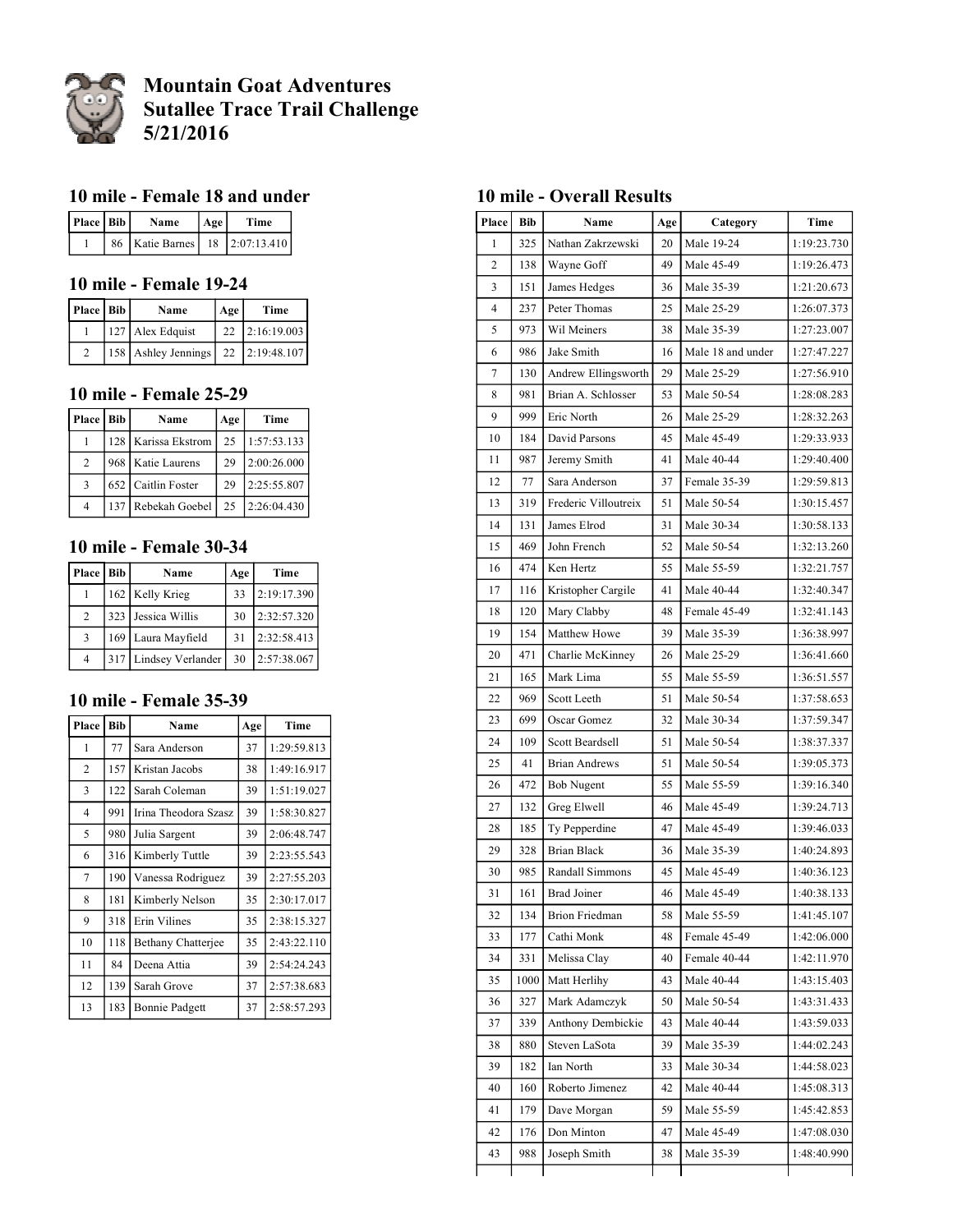#### **10 mile - Female 40-44**

| Place          | <b>Bib</b> | Name                 | Age | Time        |
|----------------|------------|----------------------|-----|-------------|
| 1              | 331        | Melissa Clay         | 40  | 1:42:11.970 |
| $\overline{2}$ | 171        | Kathy McTyre         | 42  | 1:51:14.907 |
| 3              | 970        | Marty Marrs          | 43  | 1:57:52.080 |
| $\overline{4}$ | 133        | Shannon Ferguson     | 41  | 2:03:50.237 |
| 5              | 658        | Catherine Gagne      | 44  | 2:08:32.153 |
| 6              | 167        | Danielle Martin      | 44  | 2:09:55.133 |
| 7              | 984        | Angelica Sierra      | 43  | 2:23:48.330 |
| 8              | 993        | <b>Bianca Towler</b> | 40  | 2:38:13.763 |
| 9              | 124        | Dana Davis           | 44  | 2:59:24.993 |

### **10 mile - Female 45-49**

| Place          | <b>Bib</b> | Name            | Age | Time        |
|----------------|------------|-----------------|-----|-------------|
|                | 120        | Mary Clabby     | 48  | 1:32:41.143 |
| $\overline{2}$ | 177        | Cathi Monk      | 48  | 1:42:06.000 |
| 3              | 997        | Belinda Young   | 47  | 1:58:29.833 |
| $\overline{4}$ | 467        | Leslie Joiner   | 45  | 2:10:20.547 |
| 5              | 976        | Marisol Odom    | 45  | 2:18:00.823 |
| 6              | 272        | Rebecca Thurman | 49  | 2:26:00.233 |
| 7              | 996        | Tammie Williams | 48  | 2:31:59.980 |
| 8              | 110        | Irene Bell      | 45  | 2:49:32.793 |

# **10 mile - Female 50-54**

| Place   Bib    | Name                 | Age | Time        |
|----------------|----------------------|-----|-------------|
|                | 822 Eve Hall         | 50  | 2:12:10.550 |
| $\overline{2}$ | 153 Tanya Henry      | 50  | 2:23:43.660 |
| $\mathbf{3}$   | 193 Beth Shafer      | 54  | 2:38:12.740 |
| $\overline{4}$ | 664 Katherine Garcia | 53  | 2:49:32.703 |

### **10 mile - Female 55-59**

| Place   Bib | <b>Name</b>                            | Age | Time |
|-------------|----------------------------------------|-----|------|
|             | 178   Andrea Morgan   59   2:18:31.213 |     |      |

#### **10 mile - Male 18 and under**

| Place   Bib    |                  | Name                 | Age | Time        |
|----------------|------------------|----------------------|-----|-------------|
|                |                  | 986 Jake Smith       | 16  | 1:27:47.227 |
| 2              | 174 <sub>1</sub> | Spencer Metcalfe     | 18  | 2:08:30.463 |
| $\mathbf{3}$   | 121              | <b>Ryan Clements</b> | 13  | 2:25:31.033 |
| $\overline{4}$ | 129              | <b>Grant Elkins</b>  | 18  | 2:28:18.457 |
|                | 188              | Cameron Roberts      | 18  | 2:28:27.793 |

### **10 mile - Male 19-24**

| Place   Bib | Name                                     | Age | Time |
|-------------|------------------------------------------|-----|------|
|             | 325 Nathan Zakrzewski   20   1:19:23.730 |     |      |

| Place | Bib | Name                  | Age | Category            | Time        |
|-------|-----|-----------------------|-----|---------------------|-------------|
| 44    | 651 | <b>Robert Forrest</b> | 62  | Male 60-64          | 1:49:09.177 |
| 45    | 470 | Tom Pohl              | 58  | Male 55-59          | 1:49:10.300 |
| 46    | 157 | Kristan Jacobs        | 38  | Female 35-39        | 1:49:16.917 |
| 47    | 112 | Kary Brownlee         | 44  | Male 40-44          | 1:50:48.043 |
| 48    | 324 | Jason Winterstein     | 41  | Male 40-44          | 1:51:12.287 |
| 49    | 171 | Kathy McTyre          | 42  | Female 40-44        | 1:51:14.907 |
| 50    | 122 | Sarah Coleman         | 39  | Female 35-39        | 1:51:19.027 |
| 51    | 978 | Ryan Rathmann         | 38  | Male 35-39          | 1:52:01.683 |
| 52    | 975 | George Myers          | 56  | Male 55-59          | 1:52:22.900 |
| 53    | 126 | Mark Dudle            | 52  | Male 50-54          | 1:53:06.467 |
| 54    | 189 | Robert Roberts        | 36  | Male 35-39          | 1:53:40.620 |
| 55    | 111 | Jerry Brown           | 62  | Male 60-64          | 1:53:47.000 |
| 56    | 356 | Ron Fader             | 47  | Male 45-49          | 1:53:58.867 |
| 57    | 468 | Loren Starr           | 54  | Male 50-54          | 1:54:15.207 |
| 58    | 982 | <b>Tim Scott</b>      | 52  | Male 50-54          | 1:54:41.107 |
| 59    | 994 | Ivan Wall             | 50  | Male 50-54          | 1:56:39.283 |
| 60    | 970 | Marty Marrs           | 43  | Female 40-44        | 1:57:52.080 |
| 61    | 128 | Karissa Ekstrom       | 25  | Female 25-29        | 1:57:53.133 |
| 62    | 113 | David Bufton          | 49  | Male 45-49          | 1:57:53.670 |
| 63    | 465 | Mike Balsamides       | 50  | Male 50-54          | 1:58:26.637 |
| 64    | 117 | Ankur Chatterjee      | 36  | Male 35-39          | 1:58:28.130 |
| 65    | 997 | Belinda Young         | 47  | Female 45-49        | 1:58:29.833 |
| 66    | 991 | Irina Theodora Szasz  | 39  | Female 35-39        | 1:58:30.827 |
| 67    | 968 | Katie Laurens         | 29  | Female 25-29        | 2:00:26.000 |
| 68    | 350 | Stephen Douglass      | 50  | Male 50-54          | 2:02:28.227 |
| 69    | 998 | Nick Wilson           | 27  | Male 25-29          | 2:03:07.923 |
| 70    | 133 | Shannon Ferguson      | 41  | Female 40-44        | 2:03:50.237 |
| 71    | 823 | Thomas Harper         | 46  | Male 45-49          | 2:05:22.743 |
| 72    | 166 | Jeff Marier           | 40  | Male 40-44          | 2:05:45.560 |
| 73    | 466 | <b>Steve Flores</b>   | 46  | Male 45-49          | 2:05:47.783 |
| 74    | 135 | Keith Galligan        | 41  | Male 40-44          | 2:06:19.160 |
| 75    | 980 | Julia Sargent         | 39  | Female 35-39        | 2:06:48.747 |
| 76    | 187 | Scott Reed            | 47  | Male 45-49          | 2:07:08.530 |
| 77    | 86  | Katie Barnes          | 18  | Female 18 and under | 2:07:13.410 |
| 78    | 174 | Spencer Metcalfe      | 18  | Male 18 and under   | 2:08:30.463 |
| 79    | 658 | Catherine Gagne       | 44  | Female 40-44        | 2:08:32.153 |
| 80    | 152 | Charles Heinz         | 60  | Male 60-64          | 2:09:17.690 |
| 81    | 198 | Nicholas Steinhoff    | 28  | Male 25-29          | 2:09:51.187 |
| 82    | 167 | Danielle Martin       | 44  | Female 40-44        | 2:09:55.133 |
| 83    | 467 | Leslie Joiner         | 45  | Female 45-49        | 2:10:20.547 |
| 84    | 329 | Michael Brake         | 37  | Male 35-39          | 2:10:59.810 |
| 85    | 822 | Eve Hall              | 50  | Female 50-54        | 2:12:10.550 |
| 86    | 192 | Tom Seifert           | 61  | Male 60-64          | 2:12:43.023 |
| 87    | 119 | Alex Chrzanowski      | 41  | Male 40-44          | 2:12:54.777 |
| 88    | 475 | Jeff Kissinger        | 50  | Male 50-54          | 2:12:55.120 |
| 89    | 871 | David Kernea          | 48  | Male 45-49          | 2:13:18.710 |
| 90    | 326 | Christian Abrams      | 27  | Male 25-29          | 2:13:41.907 |
| 91    | 992 | Stephen Thomas        | 54  | Male 50-54          | 2:15:16.570 |
| 92    | 127 | Alex Edquist          | 22  | Female 19-24        | 2:16:19.003 |
| 93    | 864 | Gary Holt             | 54  | Male 50-54          | 2:17:11.700 |
| 94    | 976 | Marisol Odom          | 45  | Female 45-49        | 2:18:00.823 |
|       |     |                       |     |                     |             |

 $\mathbf{r}$ 

 $\blacksquare$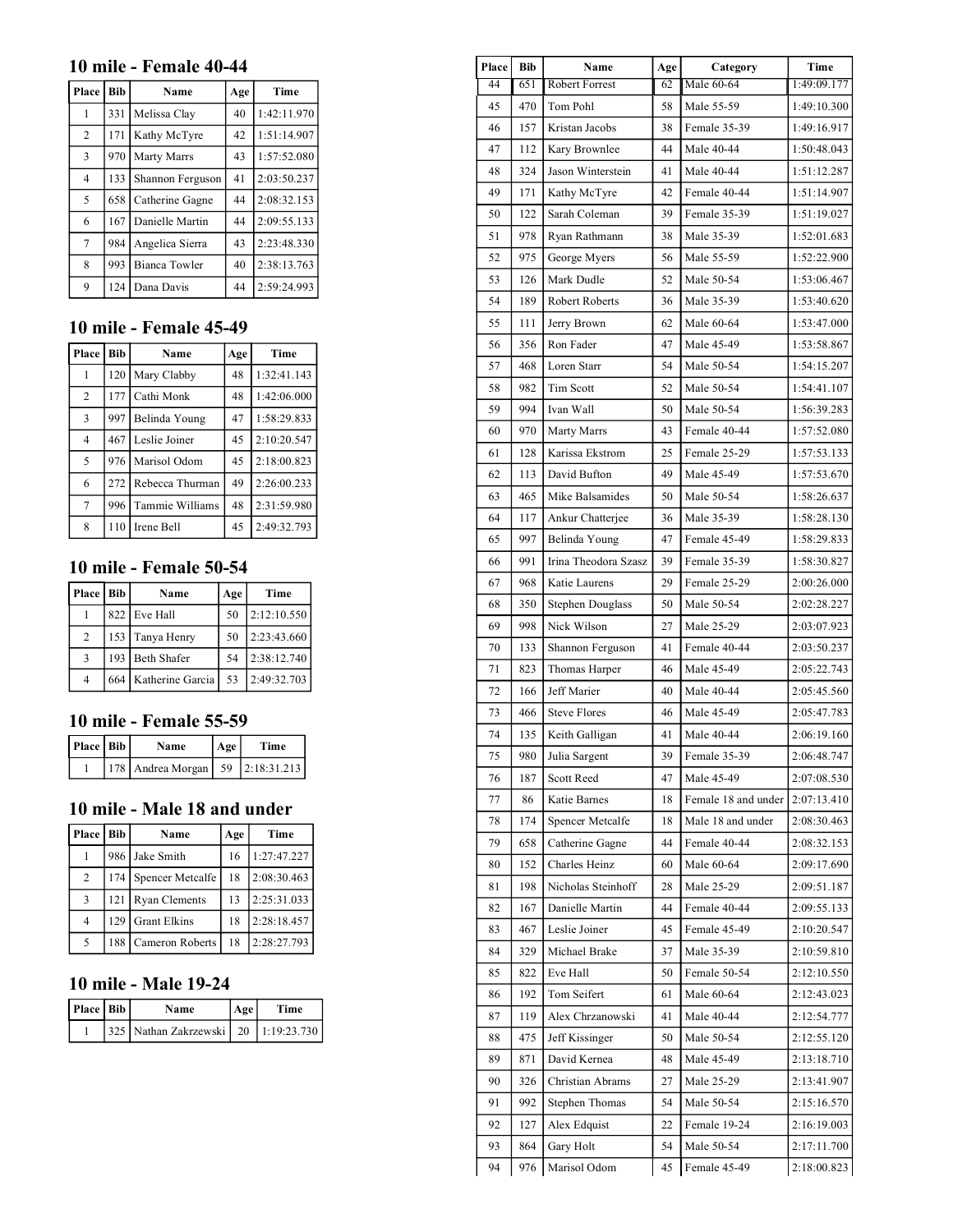### **10 mile - Male 25-29**

| Place          | <b>Bib</b> | Name                | Age | Time        |
|----------------|------------|---------------------|-----|-------------|
| 1              | 237        | Peter Thomas        | 25  | 1:26:07.373 |
| $\overline{2}$ | 130        | Andrew Ellingsworth | 29  | 1:27:56.910 |
| $\overline{3}$ | 999        | Eric North          | 26  | 1:28:32.263 |
| $\overline{4}$ | 471        | Charlie McKinney    | 26  | 1:36:41.660 |
| 5              | 998        | Nick Wilson         | 27  | 2:03:07.923 |
| 6              | 198        | Nicholas Steinhoff  | 28  | 2:09:51.187 |
| $\tau$         | 326        | Christian Abrams    | 27  | 2:13:41.907 |
| 8              | 136        | Josh Goebel         | 27  | 2:26:04.730 |
| 9              | 191        | Zach Scalf          | 25  | 2:28:18.093 |

### **10 mile - Male 30-34**

| Place   Bib | Name                   | Age | Time        |
|-------------|------------------------|-----|-------------|
|             | 131 James Elrod        | 31  | 1:30:58.133 |
|             | 699   Oscar Gomez   32 |     | 1:37:59.347 |
|             | 182 Ian North          | 33  | 1:44:58.023 |

### **10 mile - Male 35-39**

| Place          | <b>Bib</b> | Name                  | Age | <b>Time</b> |
|----------------|------------|-----------------------|-----|-------------|
| 1              | 151        | James Hedges          | 36  | 1:21:20.673 |
| $\overline{2}$ | 973        | Wil Meiners           | 38  | 1:27:23.007 |
| 3              | 154        | Matthew Howe          | 39  | 1:36:38.997 |
| $\overline{4}$ | 328        | <b>Brian Black</b>    | 36  | 1:40:24.893 |
| 5              | 880        | Steven LaSota         | 39  | 1:44:02.243 |
| 6              | 988        | Joseph Smith          | 38  | 1:48:40.990 |
| 7              | 978        | Ryan Rathmann         | 38  | 1:52:01.683 |
| 8              | 189        | <b>Robert Roberts</b> | 36  | 1:53:40.620 |
| 9              | 117        | Ankur Chatterjee      | 36  | 1:58:28.130 |
| 10             | 329        | Michael Brake         | 37  | 2:10:59.810 |
| 11             | 125        | Cory DeBord           | 35  | 2:23:34.017 |
| 12             | 340        | Clayton Denton        | 37  | 2:25:27.763 |
| 13             | 333        | Chris Crumbley        | 35  | 2:31:32.743 |
| 14             | 322        | Jeffrey Grove         | 39  | 2:54:24.297 |

# **10 mile - Male 40-44**

| Place          | <b>Bib</b> | Name               | Age | Time        |
|----------------|------------|--------------------|-----|-------------|
| 1              | 987        | Jeremy Smith       | 41  | 1:29:40.400 |
| $\overline{2}$ | 116        | Kristopher Cargile | 41  | 1:32:40.347 |
| 3              | 1000       | Matt Herlihy       | 43  | 1:43:15.403 |
| $\overline{4}$ | 339        | Anthony Dembickie  | 43  | 1:43:59.033 |
| 5              | 160        | Roberto Jimenez    | 42  | 1:45:08.313 |
| 6              | 112        | Kary Brownlee      | 44  | 1:50:48.043 |
| 7              | 324        | Jason Winterstein  | 41  | 1:51:12.287 |
| 8              | 166        | Jeff Marier        | 40  | 2:05:45.560 |
| 9              | 135        | Keith Galligan     | 41  | 2:06:19.160 |
| 10             | 119        | Alex Chrzanowski   | 41  | 2:12:54.777 |

| Place | <b>Bib</b> | Name                   | Age | Category          | Time        |
|-------|------------|------------------------|-----|-------------------|-------------|
| 95    | 178        | Andrea Morgan          | 59  | Female 55-59      | 2:18:31.213 |
| 96    | 162        | Kelly Krieg            | 33  | Female 30-34      | 2:19:17.390 |
| 97    | 158        | Ashley Jennings        | 22  | Female 19-24      | 2:19:48.107 |
| 98    | 971        | <b>Bill McAllister</b> | 52  | Male 50-54        | 2:21:32.073 |
| 99    | 995        | Jay Whitney            | 58  | Male 55-59        | 2:22:30.223 |
| 100   | 159        | Jack Jennings          | 56  | Male 55-59        | 2:22:38.603 |
| 101   | 983        | William Shaffer        | 69  | Male 65-69        | 2:23:08.480 |
| 102   | 104        | <b>Steve Baxter</b>    | 53  | Male 50-54        | 2:23:30.783 |
| 103   | 125        | Cory DeBord            | 35  | Male 35-39        | 2:23:34.017 |
| 104   | 153        | Tanya Henry            | 50  | Female 50-54      | 2:23:43.660 |
| 105   | 984        | Angelica Sierra        | 43  | Female 40-44      | 2:23:48.330 |
| 106   | 316        | Kimberly Tuttle        | 39  | Female 35-39      | 2:23:55.543 |
| 107   | 330        | Bryan Church           | 57  | Male 55-59        | 2:23:58.367 |
| 108   | 473        | Larry Lascody          | 72  | Male $70+$        | 2:24:03.817 |
| 109   | 194        | Tony Shakir            | 45  | Male 45-49        | 2:24:14.093 |
| 110   | 340        | Clayton Denton         | 37  | Male 35-39        | 2:25:27.763 |
| 111   | 121        | Ryan Clements          | 13  | Male 18 and under | 2:25:31.033 |
| 112   | 168        | Barry May              | 60  | Male 60-64        | 2:25:45.243 |
| 113   | 652        | Caitlin Foster         | 29  | Female 25-29      | 2:25:55.807 |
| 114   | 332        | David Clements         | 50  | Male 50-54        | 2:25:57.093 |
| 115   | 272        | Rebecca Thurman        | 49  | Female 45-49      | 2:26:00.233 |
| 116   | 137        | Rebekah Goebel         | 25  | Female 25-29      | 2:26:04.430 |
| 117   | 136        | Josh Goebel            | 27  | Male 25-29        | 2:26:04.730 |
| 118   | 190        | Vanessa Rodriguez      | 39  | Female 35-39      | 2:27:55.203 |
| 119   | 191        | Zach Scalf             | 25  | Male 25-29        | 2:28:18.093 |
| 120   | 129        | <b>Grant Elkins</b>    | 18  | Male 18 and under | 2:28:18.457 |
| 121   | 188        | Cameron Roberts        | 18  | Male 18 and under | 2:28:27.793 |
| 122   | 990        | Mark A. Sweeney        | 51  | Male 50-54        | 2:28:41.663 |
| 123   | 164        | Zeke Lilly             | 67  | Male 65-69        | 2:30:09.917 |
| 124   | 181        | Kimberly Nelson        | 35  | Female 35-39      | 2:30:17.017 |
| 125   | 333        | Chris Crumbley         | 35  | Male 35-39        | 2:31:32.743 |
| 126   | 996        | Tammie Williams        | 48  | Female 45-49      | 2:31:59.980 |
| 127   | 323        | Jessica Willis         | 30  | Female 30-34      | 2:32:57.320 |
| 128   | 169        | Laura Mayfield         | 31  | Female 30-34      | 2:32:58.413 |
| 129   | 193        | <b>Beth Shafer</b>     | 54  | Female 50-54      | 2:38:12.740 |
| 130   | 993        | Bianca Towler          | 40  | Female 40-44      | 2:38:13.763 |
| 131   | 318        | Erin Vilines           | 35  | Female 35-39      | 2:38:15.327 |
| 132   | 118        | Bethany Chatterjee     | 35  | Female 35-39      | 2:43:22.110 |
| 133   | 664        | Katherine Garcia       | 53  | Female 50-54      | 2:49:32.703 |
| 134   | 110        | Irene Bell             | 45  | Female 45-49      | 2:49:32.793 |
| 135   | 84         | Deena Attia            | 39  | Female 35-39      | 2:54:24.243 |
| 136   | 322        | Jeffrey Grove          | 39  | Male 35-39        | 2:54:24.297 |
| 137   | 317        | Lindsey Verlander      | 30  | Female 30-34      | 2:57:38.067 |
| 138   | 139        | Sarah Grove            | 37  | Female 35-39      | 2:57:38.683 |
| 139   | 170        | Mike McArthur          | 51  | Male 50-54        | 2:58:52.813 |
| 140   | 183        | <b>Bonnie Padgett</b>  | 37  | Female 35-39      | 2:58:57.293 |
| 141   | 124        | Dana Davis             | 44  | Female 40-44      | 2:59:24.993 |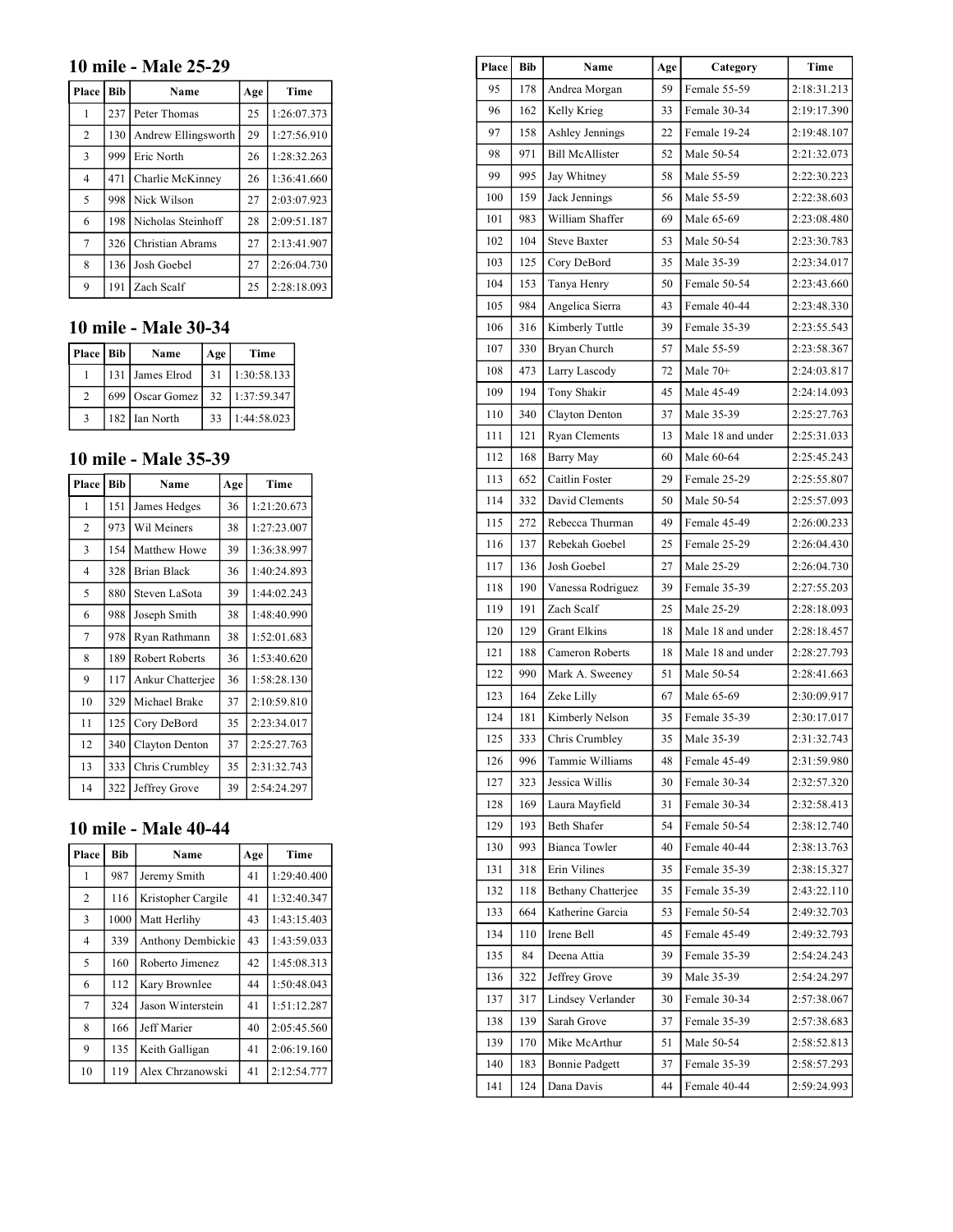# **10 mile - Male 45-49**

| Place          | Bib | Name                | Age | Time        |
|----------------|-----|---------------------|-----|-------------|
| 1              | 138 | Wayne Goff          | 49  | 1:19:26.473 |
| $\overline{2}$ | 184 | David Parsons       | 45  | 1:29:33.933 |
| 3              | 132 | Greg Elwell         | 46  | 1:39:24.713 |
| $\overline{4}$ | 185 | Ty Pepperdine       | 47  | 1:39:46.033 |
| 5              | 985 | Randall Simmons     | 45  | 1:40:36.123 |
| 6              | 161 | <b>Brad Joiner</b>  | 46  | 1:40:38.133 |
| 7              | 176 | Don Minton          | 47  | 1:47:08.030 |
| 8              | 356 | Ron Fader           | 47  | 1:53:58.867 |
| 9              | 113 | David Bufton        | 49  | 1:57:53.670 |
| 10             | 823 | Thomas Harper       | 46  | 2:05:22.743 |
| 11             | 466 | <b>Steve Flores</b> | 46  | 2:05:47.783 |
| 12             | 187 | <b>Scott Reed</b>   | 47  | 2:07:08.530 |
| 13             | 871 | David Kernea        | 48  | 2:13:18.710 |
| 14             | 194 | Tony Shakir         | 45  | 2:24:14.093 |

### **10 mile - Male 50-54**

| Place          | <b>Bib</b> | Name                    | Age | Time        |
|----------------|------------|-------------------------|-----|-------------|
| 1              | 981        | Brian A. Schlosser      | 53  | 1:28:08.283 |
| $\overline{c}$ | 319        | Frederic Villoutreix    | 51  | 1:30:15.457 |
| 3              | 469        | John French             | 52  | 1:32:13.260 |
| $\overline{4}$ | 969        | Scott Leeth             | 51  | 1:37:58.653 |
| 5              | 109        | <b>Scott Beardsell</b>  | 51  | 1:38:37.337 |
| 6              | 41         | <b>Brian Andrews</b>    | 51  | 1:39:05.373 |
| 7              | 327        | Mark Adamczyk           | 50  | 1:43:31.433 |
| 8              | 126        | Mark Dudle              | 52  | 1:53:06.467 |
| 9              | 468        | Loren Starr             | 54  | 1:54:15.207 |
| 10             | 982        | <b>Tim Scott</b>        | 52  | 1:54:41.107 |
| 11             | 994        | Ivan Wall               | 50  | 1:56:39.283 |
| 12             | 465        | Mike Balsamides         | 50  | 1:58:26.637 |
| 13             | 350        | <b>Stephen Douglass</b> | 50  | 2:02:28.227 |
| 14             | 475        | Jeff Kissinger          | 50  | 2:12:55.120 |
| 15             | 992        | <b>Stephen Thomas</b>   | 54  | 2:15:16.570 |
| 16             | 864        | Gary Holt               | 54  | 2:17:11.700 |
| 17             | 971        | <b>Bill McAllister</b>  | 52  | 2:21:32.073 |
| 18             | 104        | <b>Steve Baxter</b>     | 53  | 2:23:30.783 |
| 19             | 332        | David Clements          | 50  | 2:25:57.093 |
| 20             | 990        | Mark A. Sweeney         | 51  | 2:28:41.663 |
| 21             | 170        | Mike McArthur           | 51  | 2:58:52.813 |